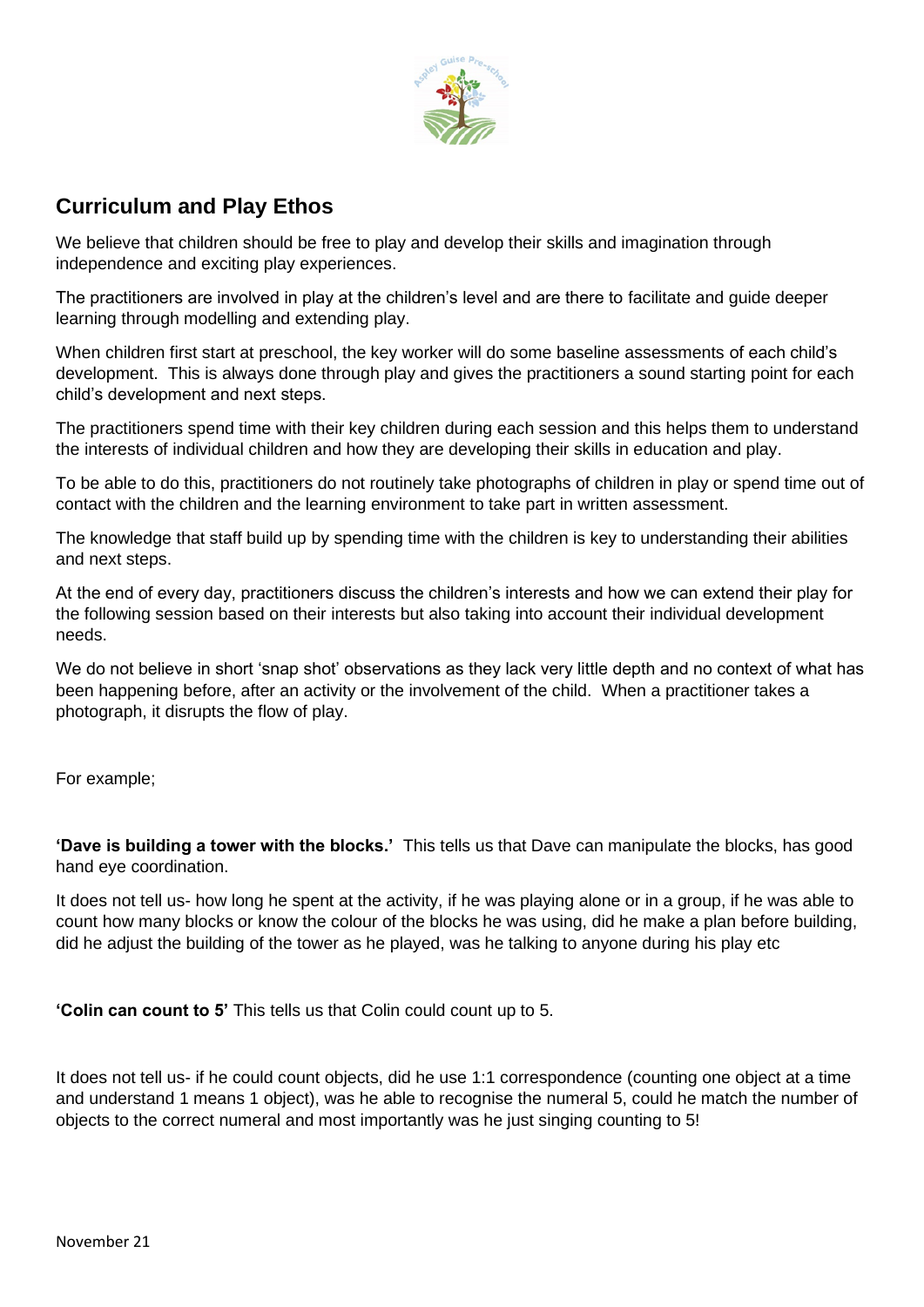Instead, we use longer observations where the practitioners spend half an hour every half term solely observing a child and noting;

what kind of play they are involved in- solitary, small group, large group

How engaged they are- are they extending play, are they interacting with peers, how are they using resources

The level of their wellbeing- are they excited to learn and play, are they able to maintain concentration

What language is being used- how are they using language to communicate

The staff will then use this knowledge to evaluate the environment and resources and build on areas of development for each child and how their learning could be extended and what their next steps will be.

Areas of development-Personal, Social and Emotional- Prime area Communication and Language-Prime area Physical- Prime area **Literacy** Maths Understanding the World Expressive Arts and Design

In the time your child is with us, our focus is to ensure each child has the opportunity to develop across all areas of learning. Very often we see children who are more confident in one area than others and we value all of the areas of development equally. The areas of personal, social and emotional development, communication and language development and physical development are the prime areas of learning as they are the areas that children need a solid base in before they have the skills to build upon the other areas.

Our ethos is to encourage independence and have an emphasis on personal, social and emotional skills. All too often we are told by parents that their child is confident with counting and knows their alphabet but very often these are the children that are not confident to ask a friend to play, may not like to participate in messy or craft activities etc.

We do, of course, want children to be stimulated in the areas that they excel, but our objective is to focus on the prime areas of development in the early years.

Children do not need to know the alphabet! It has very little value or relevance for them. Singing 'a, b, c, d' is not something that they can use in their real life play as when they begin early phonics, we are concentrating on the phonetic sound a letter makes and when children have been told that the letter A is called 'aay' it is then hugely confusing when practitioners are saying 'aa' as in the sound that the letter makes.

We will begin to develop children's early literacy skills by reading stories and having access to a variety of books. Children need to listen to stories to hear new vocabulary, they need to understand the difference between fiction and non-fiction to understand that information can be found from books, they need to see written word and see that in English books, print is read from left to right, top to bottom.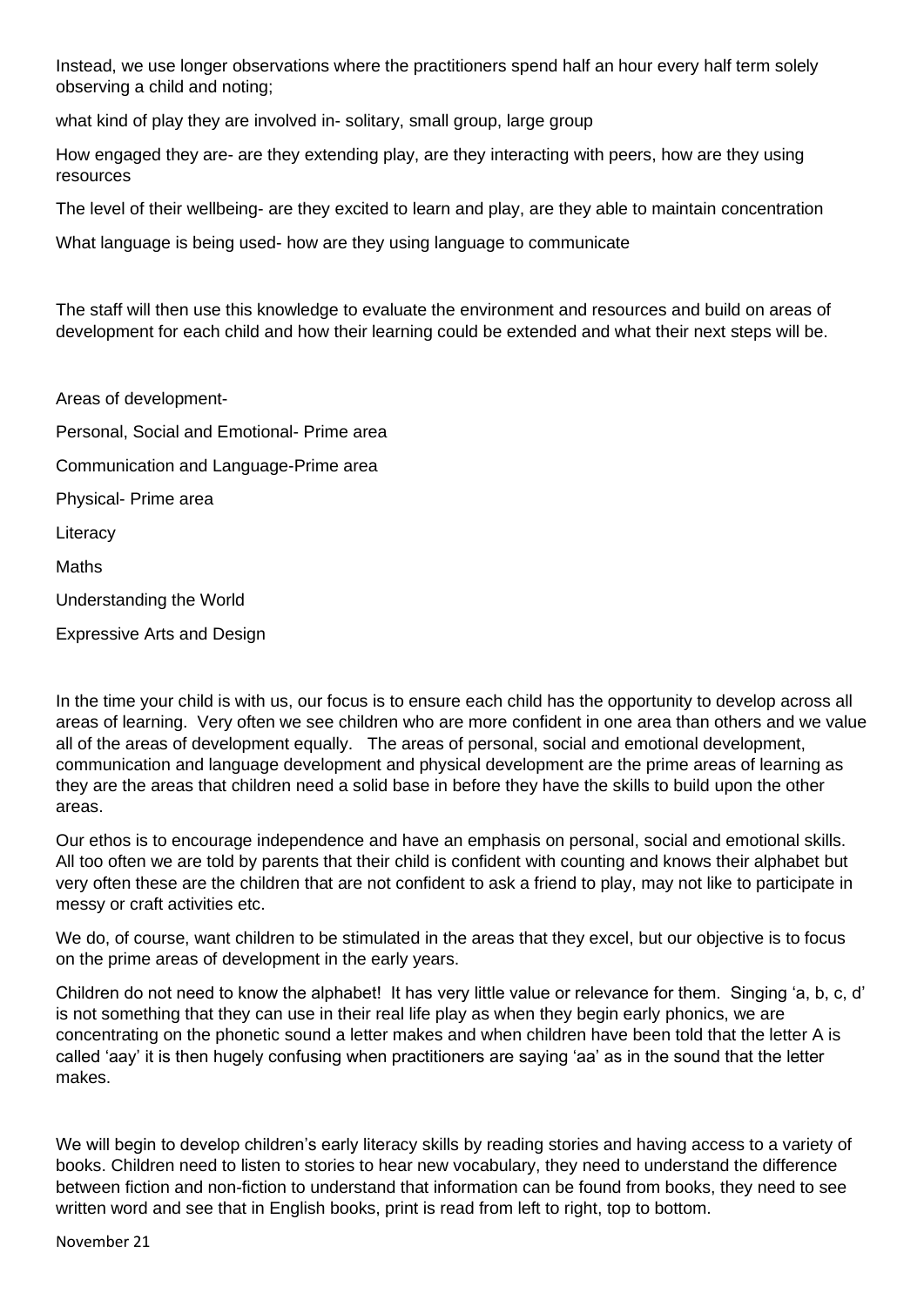We then start to build upon listening skills- hearing quiet and loud sounds, environmental sounds, sound lotto to differentiate between sounds. All of these skills help children to be able to hear individual sounds which then help them later on to segment and blend when they are learning to read.

We are building up children's physical development in a variety of ways as children need good muscle tone to be able to sit at a table to write, to have the strength in their wrists and fingers to put the correct amount of pressure on a pencil, to be able to have the dexterity in their fingers and hands to form letters.

We do all of this by encouraging large scale movements outdoors, participating in malleable play such as playdough to build the muscles in children's hands and fingers and bilateral activities which focus on children being able to use their bodies to cross the 'midline' (use your left hand to touch your right leg etc). This helps children's brains develop vital connections from the left and right which help them to have good control and reflexes.

When we teach number, we are primarily focusing on numbers up to 10. Most children can count beyond this but they have little understanding of what number means. They have purely learnt to count to 10 on rote as they would singing a nursery rhyme.

We need children to know that 2 means 2 objects.



That 2 still means 2 if the objects are different sizes.



That 2 means 2 if they are arranged in different ways.



**2**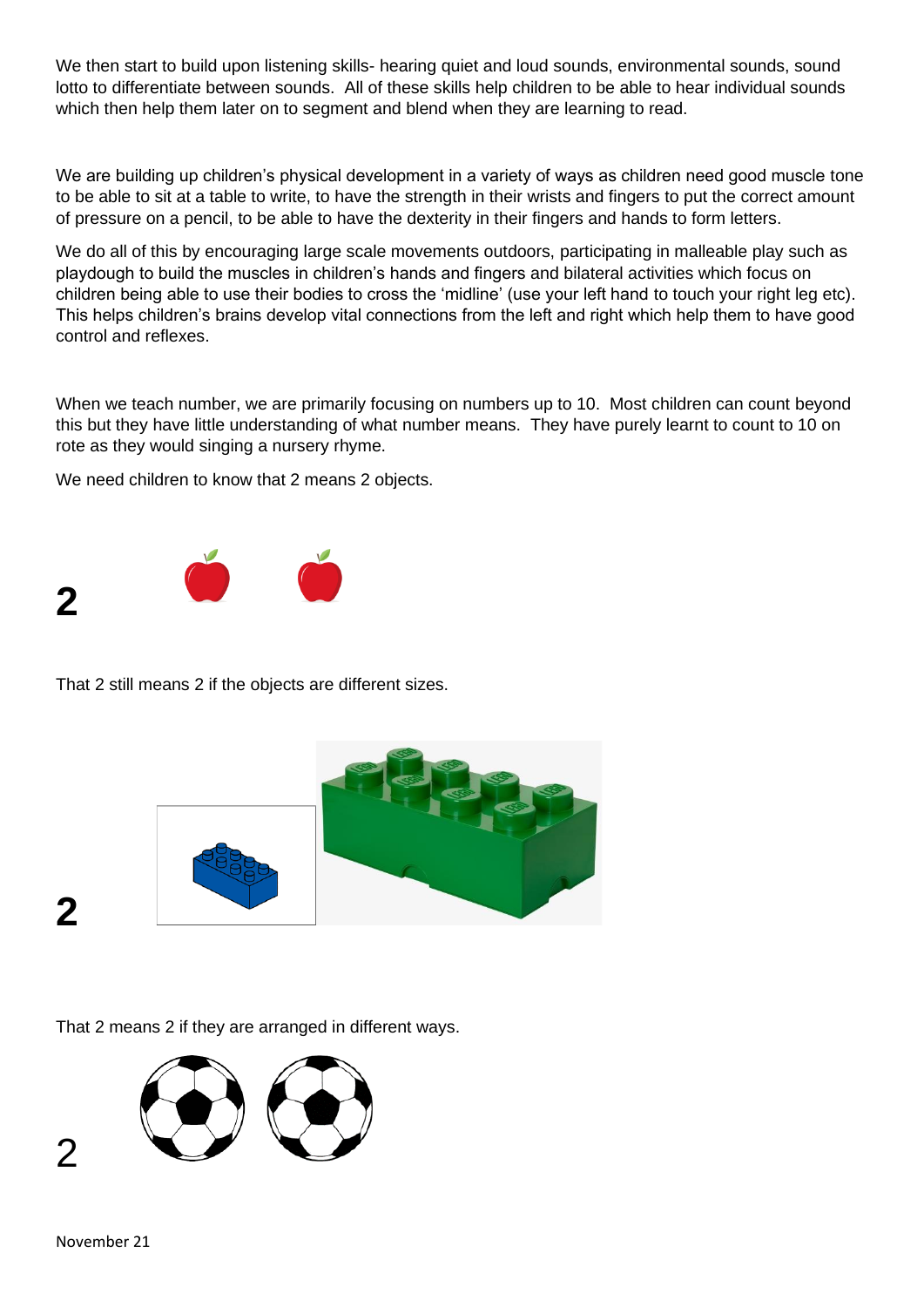







We introduce number grids so children can quickly start to recognise quantities;



November 21